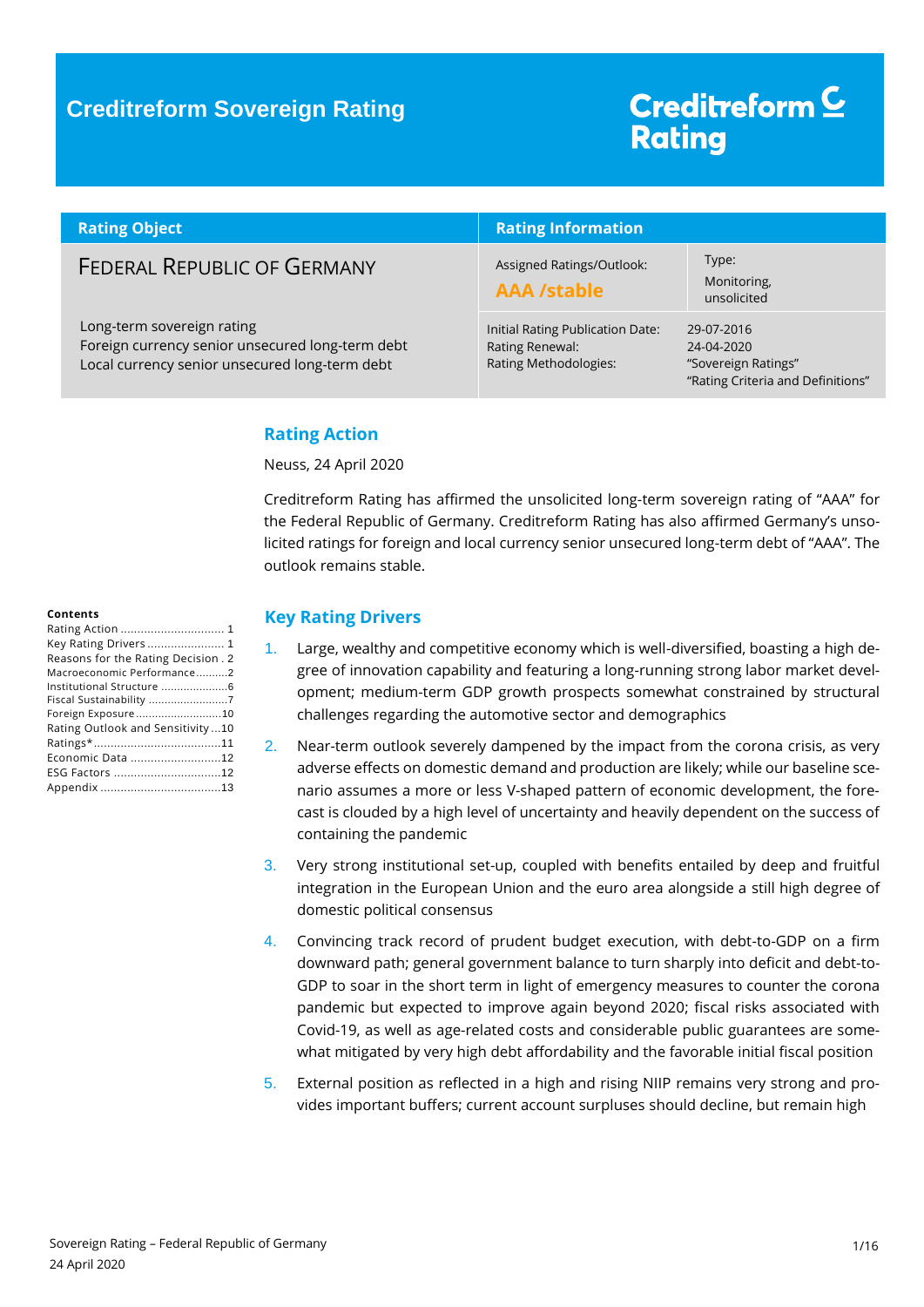### <span id="page-1-0"></span>**Reasons for the Rating Decision**

Our assessment of an outstandingly high creditworthiness of the Federal Republic of Germany rests on the extraordinarily strong macro-institutional conditions, along with large fiscal and external buffers.

### <span id="page-1-1"></span>Macroeconomic Performance

Germany's credit rating continues to benefit from the country's exceptionally strong macroeconomic performance profile featuring a large and wealthy, diversified and competitive economy, as well as a flourishing labor market. The outbreak of the corona pandemic will likely cause a steep but temporary decline in the development of economic output and the labor market, but should not prevent further wealth accumulation in the medium term. Expectations of solid medium-term GDP growth are somewhat tempered by structural challenges regarding the automotive sector. Investment in the wake of the aspired to energy and digital transition could foster the capital accumulation and TFP necessary to counter demographic developments weighing on medium-term prospects.

In a tenth consecutive year of economic expansion, Germany's output growth continued to lose momentum. Real GDP growth came in at only 0.6% (2018: 1.5%), posting below overall euro area GDP growth (1.2%) for the second year in a row, mainly on the back of slowing gross fixed capital investment and a large negative contribution from inventories, with the latter taking 0.9 p.p. off overall GDP growth. The significant inventory reduction was based on low industrial production owing to the persistent weakness in manufacturing sector and growing exports. By the same token, investment growth declined from 3.5% to 2.6% in 2019, as investment in machinery and equipment, which accounts for close to a third of total fixed investment, almost came to a standstill (0.6%, 2018: 4.4%), also in light of uncertainty over the global trade environment and potential fallout from a no-deal Brexit. Q4-19 saw an annual decline of 2.3% in this category. Construction investment, on the other hand, gained traction in 2019 and grew by 3.9% (2018: 2.5%) amid an ongoing domestic housing boom and more vividly rising civil engineering. In fact, construction investment recorded its highest increase since 2011.

Private consumption meanwhile proved a reliable pillar, expanding by 1.6% (2018: 1.3%) and contributing 0.8 p.p. to overall GDP growth last year, buoyed by the well-performing labor market and robust increases in income along with moderate inflation. Real incomes increased by 1.2 after 1.3% in the previous year (Destatis data). Government consumption also contributed positively to overall output growth (0.5 p.p.), rising by 2.6% compared to the previous year. Against the backdrop of persistent trade tensions and corresponding muted global demand, Germany's exports only rose by 0.9% (2018: 2.1%). At the same time, import growth slowed to 1.9% (2018: 3.6%), resulting in a negative GDP growth contribution to the tune of 0.4 p.p., as seen in the prior year.

Looking at the production side of GDP, the developments described above were mirrored in two different trends in 2019, as the more domestically driven service sector and construction sector recorded high growth rates, whereas the manufacturing sector, accounting for about 22% of total output, registered a 3.7% decline in real gross value added. The latter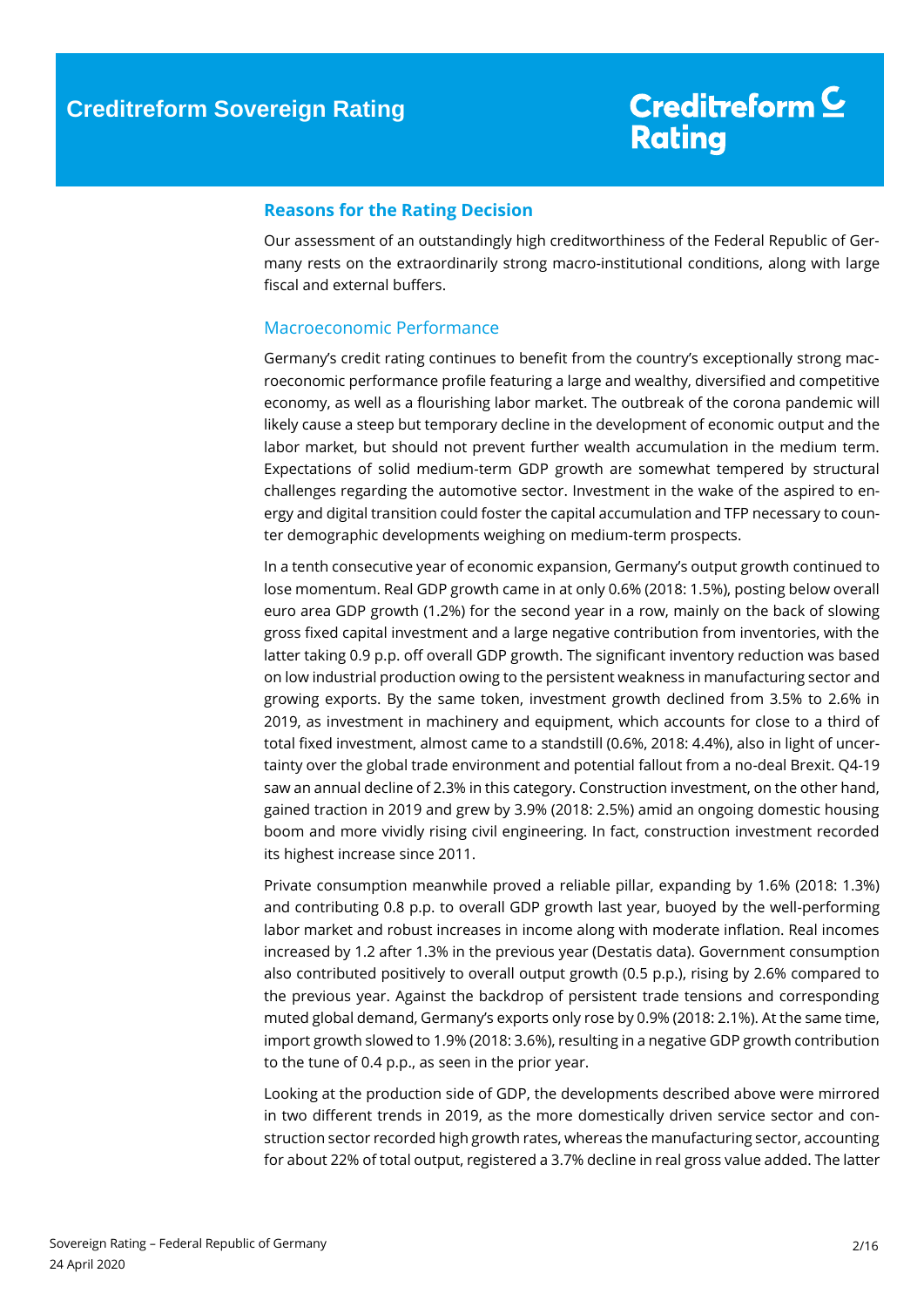was particularly visible in falling output in the automotive industry, which is grappling with a structural shift towards electric mobility on the one hand and with wider reverberations from trade tensions and related lower global demand on the other hand.

Turning to the labor market, 2019 represented the 14th consecutive year of increasing employment in Germany, although the growth rate diminished noticeably to 0.9% from 1.4% recorded for 2018. Q4-19 saw the annual growth rate decelerate to 0.7%, with the number of persons employed in the ailing manufacturing sector, which accounted for about 17% of total employment in 2019, declining by 0.2% compared to Q4-18. The unemployment rate fell for the 10th year in a row to a new post-reunification low of 3.2% (2018: 3.4%). With that, Germany's unemployment rate remained well below the euro area's 7.6%. As regards labor participation, Germany remains among the best performers in the EU, with the participation rate rising from an already high level to 79.1% in Q3-19.

Looking ahead, we expect real GDP to fall sharply by about 6.1% in 2020 due to the Corona pandemic and the containment measures taken to mitigate it, which will more or less temporarily paralyze parts of the economy, and to rebound by about 4.8% in 2021. The lockdown has largely been extended to 3 May, albeit with some conditional loosening of measures, such as permitting retail shops of a certain size to re-open, for instance. We currently expect the adverse economic impact to be transitory, with the lion's share of the negative impact being visible in Q2, while acknowledging that it is hardly possible to fully grasp the scope of the impact at this stage. This will not only depend on the range and duration of the measures taken to combat the virus, but also on the development of effective medicines.

In reaction to the pandemic, German authorities are implementing comprehensive emergency measures which according to the Ministry of Finance exceed EUR 1.1tr, of which about EUR 353bn would affect the budget immediately and about EUR 820bn would be provided in the shape of guarantees. Measures for instance include up to EUR 50bn in direct support to the self-employed, free lancers and very small businesses with up to 10 employees. Companies will be able to tap into an economic stabilization fund providing EUR 100bn for recapitalization, EUR 400bn of guarantees for corporate liabilities and EUR 100bn to Germany's state-owned development bank KfW for refinancing purposes. KfW's overall guarantee framework now comes to EUR 822bn, according to the finance ministry. Small and medium-sized enterprises are for instance backed by loan guarantees of up to EUR 500,000 to enterprises with between 11 and 49 employees and up to EUR 800,000 to enterprises with between 50 and 249 employees, subject to enterprises demonstrably not having been ailing in 2019 already.

Further aid includes short-time working schemes which have also proved helpful in the global financial crisis and which, in their current version, enable companies to request support for their employees if 10% of the workforce are affected by reductions in working hours. The federal employment agency will compensate 60% of the difference in monthly net earnings due to reduced hours, as well as cover social security contributions for the lost work hours. Moreover, tax deferrals are possible and tax prepayments can be lowered corresponding to expected lower income in 2020. If a company is affected particularly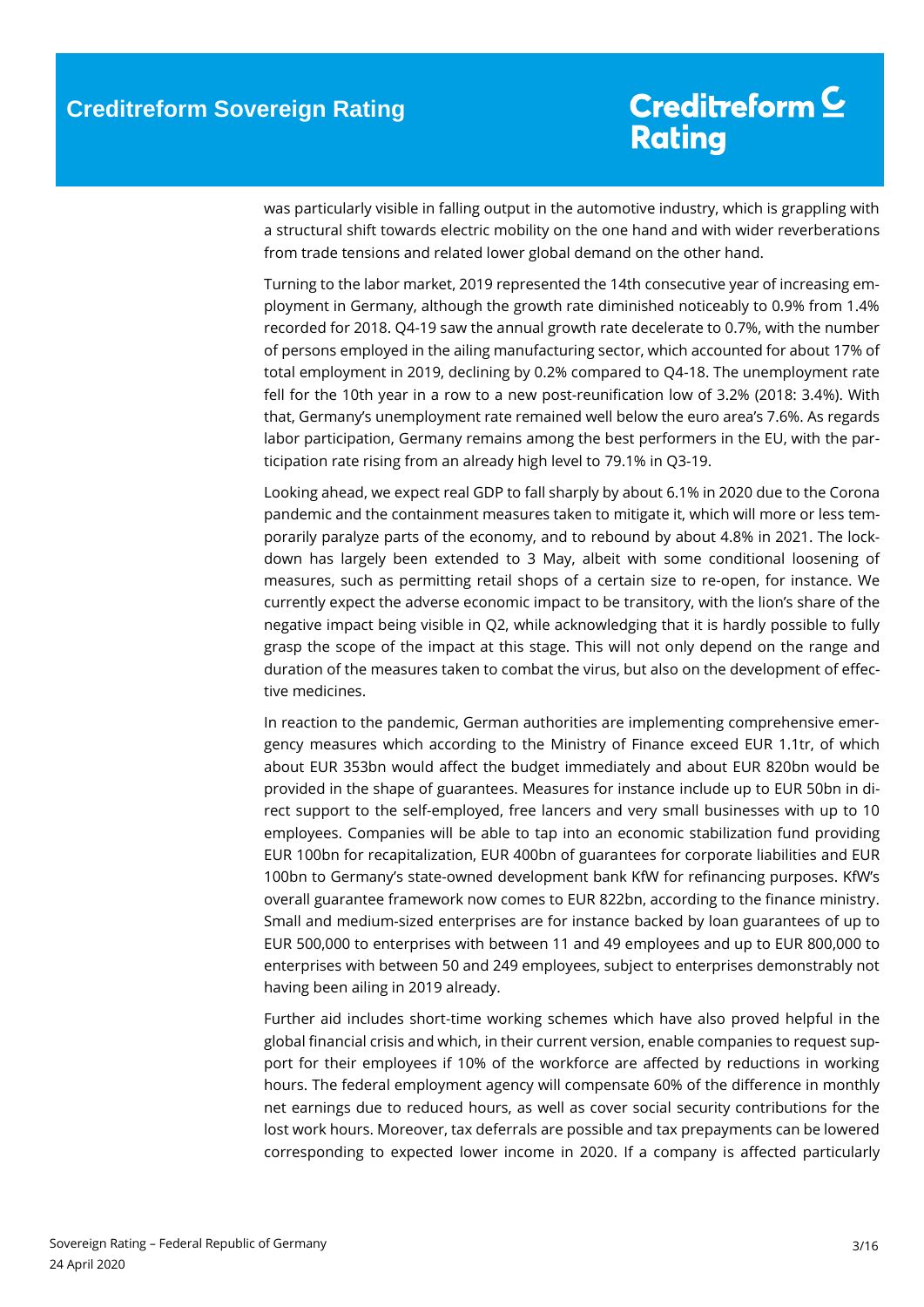badly, enforcement measures and penalties will be handled more flexibly in 2020. For companies experiencing financial difficulties as a result of the pandemic and the related countermeasures, filing for insolvency can be suspended until end of September.

Judging by political discussions, another round of economic support to assist a possible recovery later this year or in 2021 seems conceivable, but at this stage is speculative and only highlights the degree of uncertainty around our forecasts.

On the monetary policy side, the ECB announced a Pandemic Emergency Purchase Program (PEPP) with an envelope of EUR 750bn, on top of increased net asset purchases to the tune of EUR 120bn under the existing asset purchase program (APP) until the end of the year, along with a number of measures to provide ample liquidity, among others by offering several longer-term refinancing operations. Furthermore, the ECB has adopted a comprehensive set of collateral measures to mitigate the tightening of financial conditions across the euro area. The central bank also considers measures to temporarily mitigate the effect of rating downgrades on counterparties' collateral availability. As to macroprudential measures pertaining to bank supervision, the financial regulator BaFin has, among others, lowered the countercyclical capital buffer from 0.25% to 0% from 1 April to ensure that bank lending can be maintained and to avoid procyclical effects.

The course of the economy in H2-20 rests on whether the restrictions continue or are eased or lifted towards the summer. While our baseline scenario assumes a more or less Vshaped pattern of economic development, such assumptions remain subject to high uncertainty and may experience stark revisions as more information on the fallout and a potential exit strategy become available.

Before the current crisis began to unfold, private consumption appeared set to remain a main pillar of growth in 2020. Against the backdrop of wage increases in light of a still wellperforming – albeit decelerating - labor market, moderate inflation rates and a more expansionary fiscal stance (e.g. via income tax relief and lower social security contributions), private consumption seemed poised to rise this year. The consumer confidence indicator (European Commission) had stabilized around the turn of the year, following a decline that had started from a high level in 2018, before collapsing in March in view of the crisis and containment measures. With people widely confined to staying at home, private consumption now looks set to register a decline, notwithstanding some stockpiling of certain nondurables. If these restrictions are loosened or eventually lifted, household expenditure should see a rebound later this year.

Household spending is likely to be curtailed by declining employment growth and receding disposable income. According to the federal employment agency, roughly 725,000 shorttime work arrangements have been reported as of 13 April. This compares with an average of about 1,300 of such arrangements per month in the year 2019, and offers a first glimpse of the extent of the initial economic fallout of the corona crisis on the labor market. Moreover, a recent round of wage negotiations in the metal and electrical industry resulted in foregone wage increases and ultimately a postponement of further negotiations until at least the end of the year in light of many companies having to embark on short-time schemes, presumably setting a blueprint for other industries.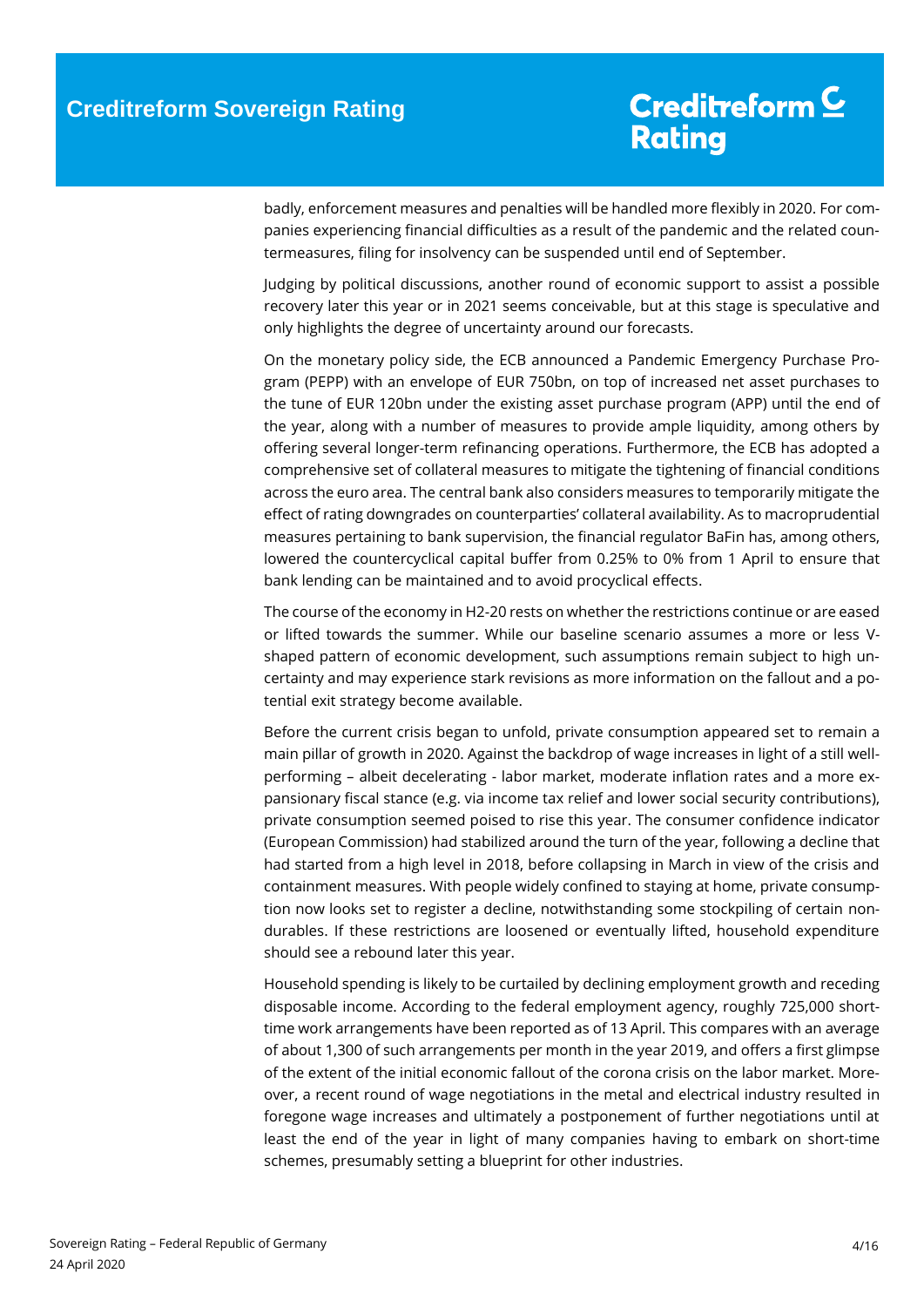Prior to the corona outbreak, Germany's manufacturing sector had shown first signs of a beginning recovery following a recession that had its origins in the second half of 2018 and developed further over 2019 (see above). New orders increased by 3.3% in a two-month average comparison (Jan/Feb vs. Nov/Dec). Business surveys had started to improve at the beginning of the year, with the manufacturing PMI reaching a 13-month-high in February, although the indicator was still within a territory typically associated with contraction of economic activity.

In March, the PMI saw its sharpest drop since April 2009, suggesting that gross fixed government investment will see a further significant deterioration in 2020, driven by negative growth in investment in machinery and equipment, before rebounding to some extent in 2021. Moderately increasing construction investment could prevent an overall decline of gross fixed capital investment, although the lockdown should at least slow growth in this segment as well. Government expenditure should add positively to GDP growth this year, in light of envisaged discretionary measures amounting to about 0.5% of GDP for 2020 precorona and with numerous emergency measures now kicking in. Net exports seemed set to pose a drag on GDP growth in 2020, with imports expected to rise stronger than exports, on the back of robust domestic demand and still ongoing uncertainty over trade relations on the global level. With the spread of the virus and impaired trade flows, both exports and imports should see negative growth rates, with export growth probably seeing a considerably steeper decline than imports. Hence, net external trade should weigh more heavily on GDP growth.

We continue to assess Germany's large domestic market and high levels of personal wealth as factors enhancing Germany's macroeconomic resilience. Germany remains the fourth largest economy in the world and the largest economy in the euro area (2019: USD 3.86tr), according to the IMF, with a per capita income of USD 53,567 (2019, PPP terms). High productivity levels remain a German strong point, reflected in a nominal productivity per hour worked that stood 23.2% above EU-28 level in 2018, despite a slight decrease, buttressing high per capita income. We think that the presence of high value-added industries and a good degree of diversification will contribute to sustaining high income levels. Germany's diversification ratio, i.e. the ratio of the gross value added (GVA) of services to industry stood at 2.3 in Q4-19, making it one of the highest ones in the euro area (3.0). The large manufacturing sector with its strong global players has been suffering under the less cooperative trading environment over the last two years, mirrored by a declining GVA of 21.3% in Q4-19 compared to 23.0% two years before. Nevertheless, the share compares high with the euro area's 16.3% as of Q4-19. Also noteworthy, Germany's GVA share of construction (Q4-19: 5.7%, up from 5.3% a year earlier) has now exceeded the level recorded for the euro area as a whole (Q4-19: 5.5%), paying testament to Germany's booming housing market and increased public construction investment.

Germany's favorable and innovative business environment adds another credit positive element. According to the latest World Bank's Doing Business ranking, Germany climbed two notches to 22ndout of 190 economies, significantly above the EU-27 median (40). The country exhibits particularly strong performance regarding insolvency framework (4) and enforcing contracts (13). In terms of starting a new business, Germany only occupies rank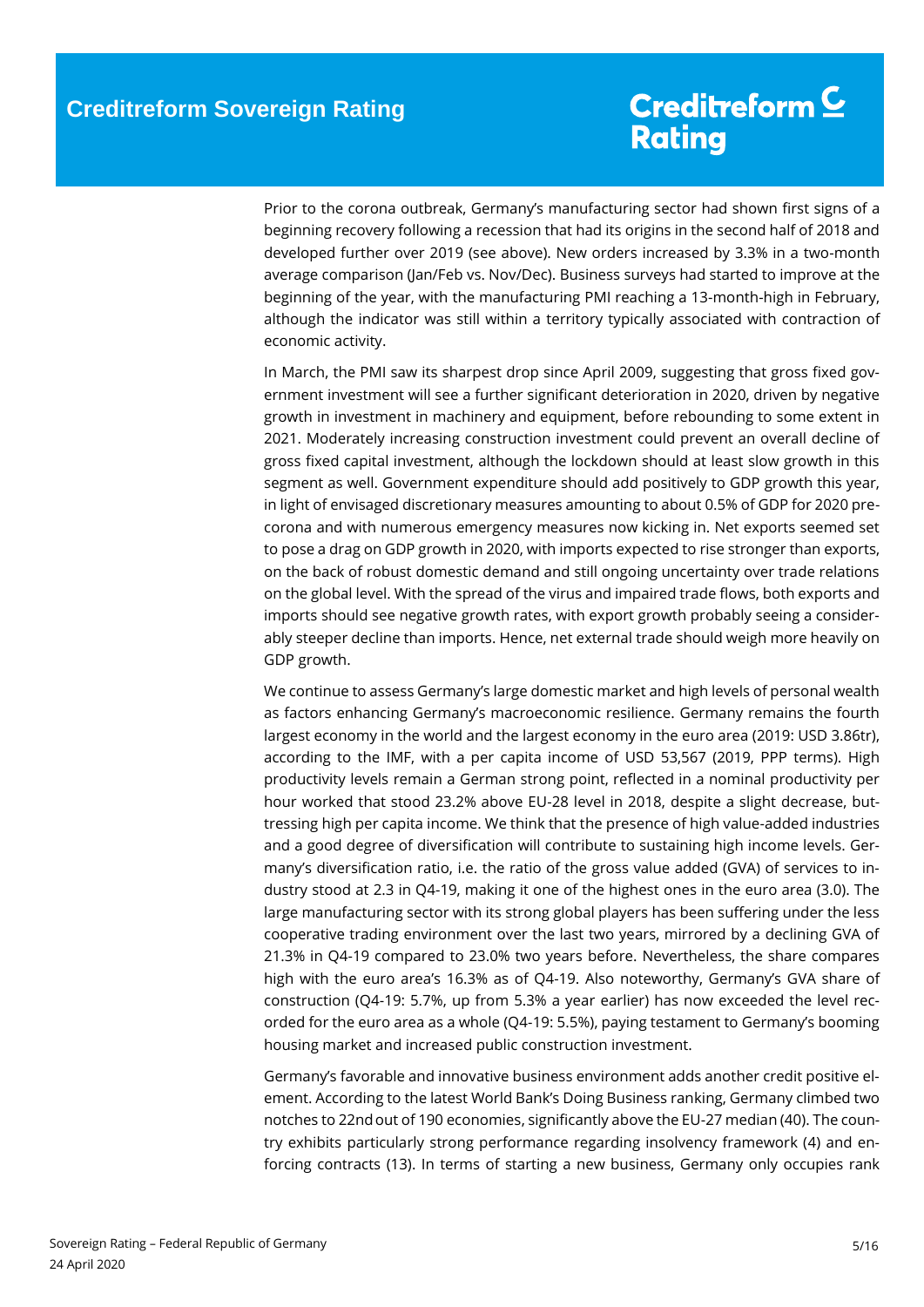125. Looking at the World Economic Forum's (WEF) latest global competitiveness report, Germany has dropped three ranks to 7th, rendering it the second most competitive EU country after the Netherlands as per this ranking. According to the WEF, the German economy remains at the top when it comes to innovation capability (rank 1), and performs very well regarding business dynamism (rank 5), skills (rank 5) and infrastructure (rank 8).

While in 2019, as in the preceding years, higher labor participation and the immigration of foreign workers more than offset age-related demographic effects and emigration from Germany, this will become more challenging further out. We reiterate that Germany's medium-term growth prospects seem somewhat clouded by a projected sharp decline in its working-age population, owing to unfavorable demographic trends that could constrain future labor supply. Drawing on projections from the EU 2018 Ageing Report, the German working-age population is forecast to shrink by 4.7% between 2018 and 2030, one of the steepest declines in the European Union. Against this backdrop and in view of recently softer real labor productivity growth (0.9% 19 vs. 16, EA: 1.3%), TFP growth and capital accumulation come to the fore as regards ensuring sustained GDP growth over the coming years.

While the public sector investment-to-GDP ratio remains below the EU-27 level (3.0%) and well below levels seen in AAA-peers, it has been rising over the last few years, reaching 2.5% in 2019 (AMECO), as authorities have increased efforts to lift investment levels. Apart from fostering social housing and plans to overhaul parts of the federal highway and the railway network, the National Reform Program 2020 highlights plans to improve education and research infrastructure as well as digital infrastructure. With regard to the latter, the corona crisis and the related need for people to work from home and have their children educated online is currently dramatically increasing the urgency of enhancing digital capacities and most probably acting as a catalyst to accelerate those.

We are aware of continued efforts to foster the energy transition towards renewables and sustainability more generally, which should entail respective investment. The Climate Action Program 2030 adopted in September 2019, making the national greenhouse gas reduction target of at least 55% by 2030 (compared to 1990) legally binding, and that foresees climate neutrality by 2050, includes a number of sectoral policies aimed at reducing emissions, which overall looked set to start off necessary investment in greener products, processes and technology, with likely knock-on effects to private sector investment. The Climate Package also touches on initiatives in agriculture, waste management, and an increased role for R&D and sustainable finance, to name but a few. Whether such developments can still be prioritized once the fallout from the pandemic becomes clearer will have to be seen. Judging from the current perspective, investment in the health sector and in disaster prevention or precautionary measures respectively are envisaged to be stepped up substantially.

### <span id="page-5-0"></span>Institutional Structure

We continue to view Germany's very strong institutional framework, in combination with a deep and fruitful integration into the EU and the euro area, as a key strength. Monetary policy, as well as supervision of systemically relevant financial institutions is in the hands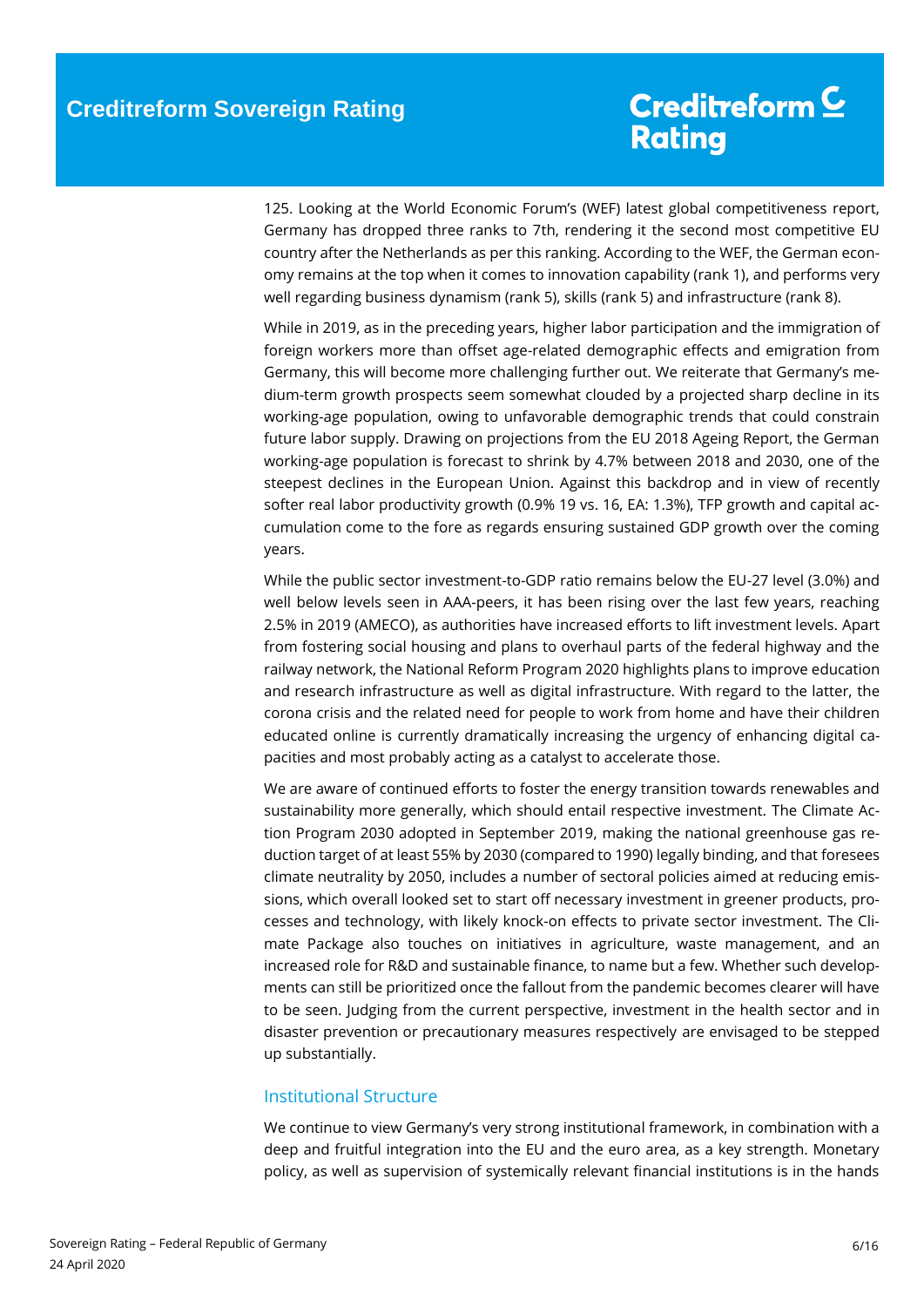of the independent, highly credible and accountable ECB. Germany's economic clout within the euro area, i.e. being the largest member in terms of population and economic size, arguably compensates to some extent for a formal lack of monetary policy flexibility. Trends in HICP inflation in Germany and the euro area have been closely aligned over the last decade, and broadly the same holds with regard to interest rate differentials.

Adding to the impression of an exceptionally sound institutional set-up are the World Bank's Worldwide Governance Indicators (WGIs), according to which Germany ranks well above the euro area median as regards major categories, although somewhat below its AAA-peers of our rating universe. As to the indicator 'voice and accountability', which captures the transparency of policymaking and citizens' participation rights, the country was placed at rank 11 out of 209 economies, slightly behind Denmark, the Netherlands and Luxembourg (DK: 5, NL: 7, LU:8), whereas with regard to 'government effectiveness', the gap is somewhat larger, with Germany occupying rank 15 versus 7 for Denmark, 8 for the Netherlands and 10 for Luxembourg.

Like many other countries in Europe, Germany has been experiencing higher political fragmentation over the recent years, as demonstrated by the presence of 7 parties in the Bundestag (treating CDU and CSU as two separate parties) after the 2017 federal election, leading to a longer time span to form a government. Nevertheless, Germany's political system remains characterized by a high level of stability and cohesiveness as well as generally consensus-seeking attitudes. With the unexpected resignation of Annegret Kramp-Karrenbauer as CDU party leader this February, the race over leadership as well as candidate for chancellorship has been kicked off. We view an early election ahead of the prospective September 2021 federal election as less likely against the corona backdrop, but tensions may rise again in 2021.

Given Germany's track record of stable governments, we do not envisage an early election having a major bearing on our assessment of Germany's creditworthiness. Looking at the latest polls, CDU/CSU would be set to obtain the highest share of votes (about 33%), followed by the Green party (about 20%), which according to most pollsters has overtaken the Social Democrats (SPD) as the second strongest party, pointing to the possibility of a black-green coalition.

### <span id="page-6-0"></span>Fiscal Sustainability

Germany's firmly downward trending debt-to-GDP ratio, very high debt affordability, and prudent budget execution testify to limited fiscal sustainability risks, which will have to be seen against challenges from elevated public guarantees and age-related spending pressures in the medium term. The former could rise significantly as a consequence of the Corona crisis.

Concluding 2019 with a general government surplus of EUR 49.8bn or 1.4% of GDP in 2019 (2018: 1.9%), Germany recorded its eighth consecutive year of positive budget balance. All layers of government continued to show surpluses in 2019. Lackluster economic activity and some tax relief had revenue growth slowing to 3.6% (2018: 4.8%), with tax income increasing by 3.1% (2018: 4.5%) and social security contributions expanding by 4.4% (2018: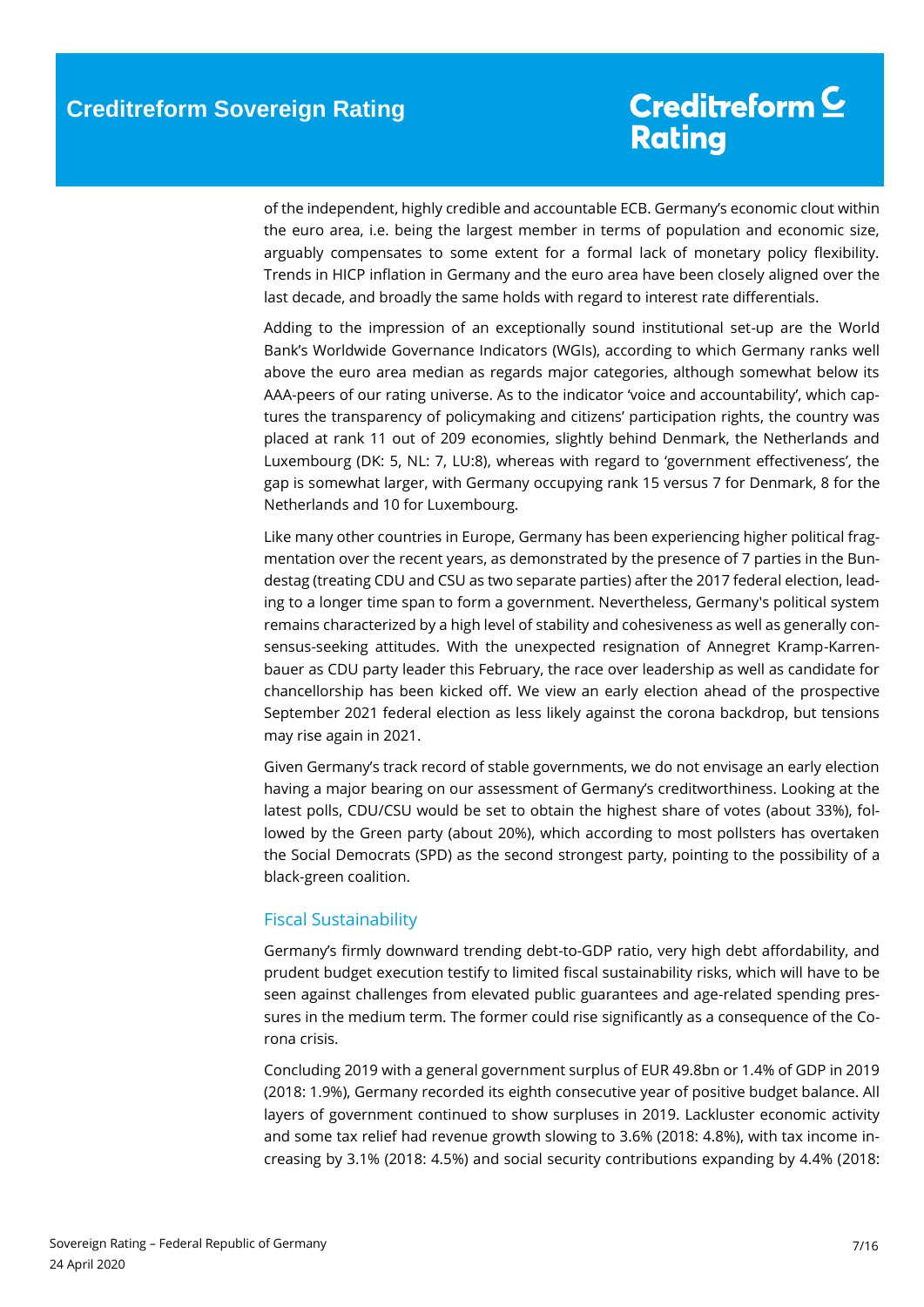4.3%). The fact that most of the jobs created in that year were subject to social security contributions proved supportive. General government expenditure was stepped up by 4.6%, compared to 3.4% in the preceding year, driven by stronger growing monetary social benefits and compensation of employees.

2020 will likely see an abrupt end to the prolonged phase of headline surpluses, due to the assumed sharp decline of the economic output (see above), the associated lower tax revenue and to the comprehensive emergency measures taken to combat corona. According to the finance ministry, the total amount of budgetary measures comes to EUR 353.3bn and the total amount of guarantees would add up to EUR 819.7bn. This aside, the government's 2020 budget plan had envisaged a lower general government budget surplus compared to 2019, amounting to about ¾% of GDP, on the back of intended implementation of priority measures relating to education, research and digital technology, along with improvements in childcare services and tax reductions benefitting especially families. Measures under the Climate Action Program 2030, including e.g. the introduction of CO2 pricing for sectors not covered by the EU Emission Trading System, lower railway ticket prices and subsidies for electric mobility were to add to this, although they were envisaged to be implemented as budgetary neutral as possible, leaving mainly the German states and municipalities to continue on a surplus in 2020, whereas the federal budget would have returned to balance.

Amid suspension of the debt brake as laid down in the German Basic Law, parliament adopted a supplementary federal budget to the tune of EUR 156bn (approx. 4.5% of GDP) to finance the emergency measures, of which 33.5bn represents assumed lower revenue, and 122.5bn are dedicated to spending increases. We would tentatively pencil in a deficit of about 6.5% of GDP, acknowledging that this remains subject to possibly stark revisions. Bearing in mind the substantial risks surrounding the current situation, the deficit could thus be markedly higher. It is not known for how much longer containment measures affecting production and services will have to remain in place, either fully or partially, or whether there may be a second wave of rising infections requiring a return to stricter restrictions, let alone how many insolvencies and unemployed the country will end up with, to illustrate a few major uncertainties.

We deem fiscal risks as limited against the backdrop of strong debt affordability and prudent debt management, which have resulted in considerable fiscal space to act in order to shield households and companies from the fallout of the crisis. The government debt-to-GDP ratio has been on a firm downward trend since 2012, falling from 81.1% to 59.8% in 2019 (2018: 61.9%) and thus below the 60% reference value as per the Maastricht Treaty for the first time since 2002. In nominal terms, the debt level was reduced by 7.8% to EUR 2.053bn over this period. We expect the debt-to-GDP to experience a strong increase to a level of approx. 72%, before falling back from 2021 onward.

Interest payments dropped by 13.2% in 2019, to EUR 27.5bn. Measured against general government revenue, interest outlays stood at a mere 1.7% in 2019. Germany's exceptionally beneficial debt affordability metrics will likely be sustained, as the sovereign will be able to operate in a very low interest-rate environment going forward, thanks to even more accommodative monetary policy and to the safe haven status that German government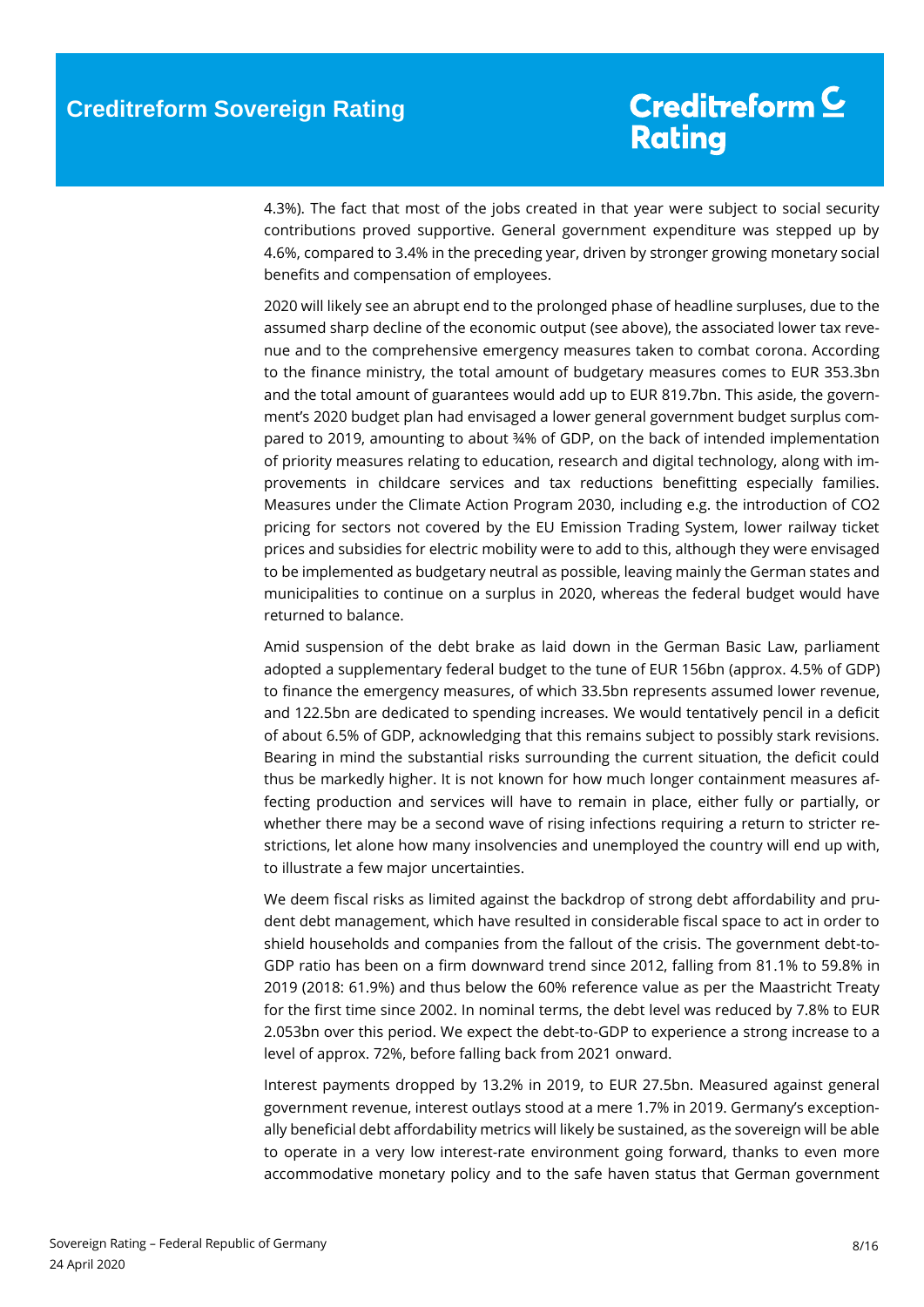bonds continue to enjoy. Having started 2019 in positive territory, the 10y bund yield declined in the wake of the deteriorating economic development, falling into negative territory from May 2019. The fast developing corona pandemic led the yield to mark a new alltime low at -0.84 on 9 March, before bouncing back somewhat, and displayed considerable volatility owing to the news flow on measures to contain the spread of the virus; yet remaining on low and negative levels.

Turning to the medium-term fiscal outlook, we would continue to flag some risks arising from unfavorable demographic developments in Germany. The country's population is expected to grow by a moderate 1.2% between 2018 and 2030, with net migration expected to contribute less over this period. Although birthrates have increased somewhat in recent years, the natural growth rate of the population remains negative. Meanwhile, the retiring baby boomer generation will put pressure on Germany's public finances. Age-related expenditure was projected to rise by 2.1 p.p. between 2016-30, corresponding to the thirdstrongest increase in the EU-27, mainly driven by rising pension spending (1.4 p.p.) and long term care spending (+0.4 p.p.). However, this projection does not yet account for increasing costs due to pension commitments made in 2018 and 2019 (minimum replacement ratio of 48% by 2025 and cap of 20% on pension contributions), nor for costs incurred by the introduction of a basic pension as envisaged from 2021. The latter would top up low pensions for those who have demonstrably contributed to the social system through employment, raising children or caring for the elderly for at least 33 years, and comes with high administrative cost. Due to corona-linked obstacles, its start may be delayed.

Further risks that have to be mentioned relate to sizeable, although declining, public guarantees, which amounted to 12.84% of GDP in 18 (17: 13.44%). ESM guarantees (a maximum of EUR 189.9bn) worth 5.5% of 2019 GDP would have to be added to that. These numbers could climb significantly, as the German government may have to take stakes in various large and/or systemically relevant companies as a consequence of the Corona crisis, which should be monitored closely. The same holds true as regards the EUR 500bn corona package agreed among the Eurogroup on 9 April, which would involve guarantees to enhance the firepower of the European Investment Bank (EIB) and to support a proposed temporary EU-wide short-time work scheme (SURE). Developments pertaining to a currently debated EU recovery fund to help kick-start the economy once restrictions are widely lifted also have to be monitored in this context.

Looking at the banking sector, we continue to consider risks as limited, notwithstanding a slight deterioration of some key metrics. Deleveraging seems to have come to a halt or reversed slightly in 2019, with banks increasing their assets to 219.2% of GDP as of Q3-19 (2018: 207.2%). We note that capital buffers as per CET 1 ratio (EBA data) have further decreased to 14.5% as of Q4-19 (Q4-18: 15.4%), falling somewhat below EU-28 level (15.0% in Q4-19). On a more positive note, NPL levels have stayed at a very low level (1.3% in Q4-19 and Q4-18), thus staying well below the EU average of 2.7%. However, banks' profitability remains a major challenge, not least in view of a persistently low interest rate environment and high competition in the still relatively crowded domestic market. Return on assets compares very poorly to most EU countries, and continued to fall in 2019.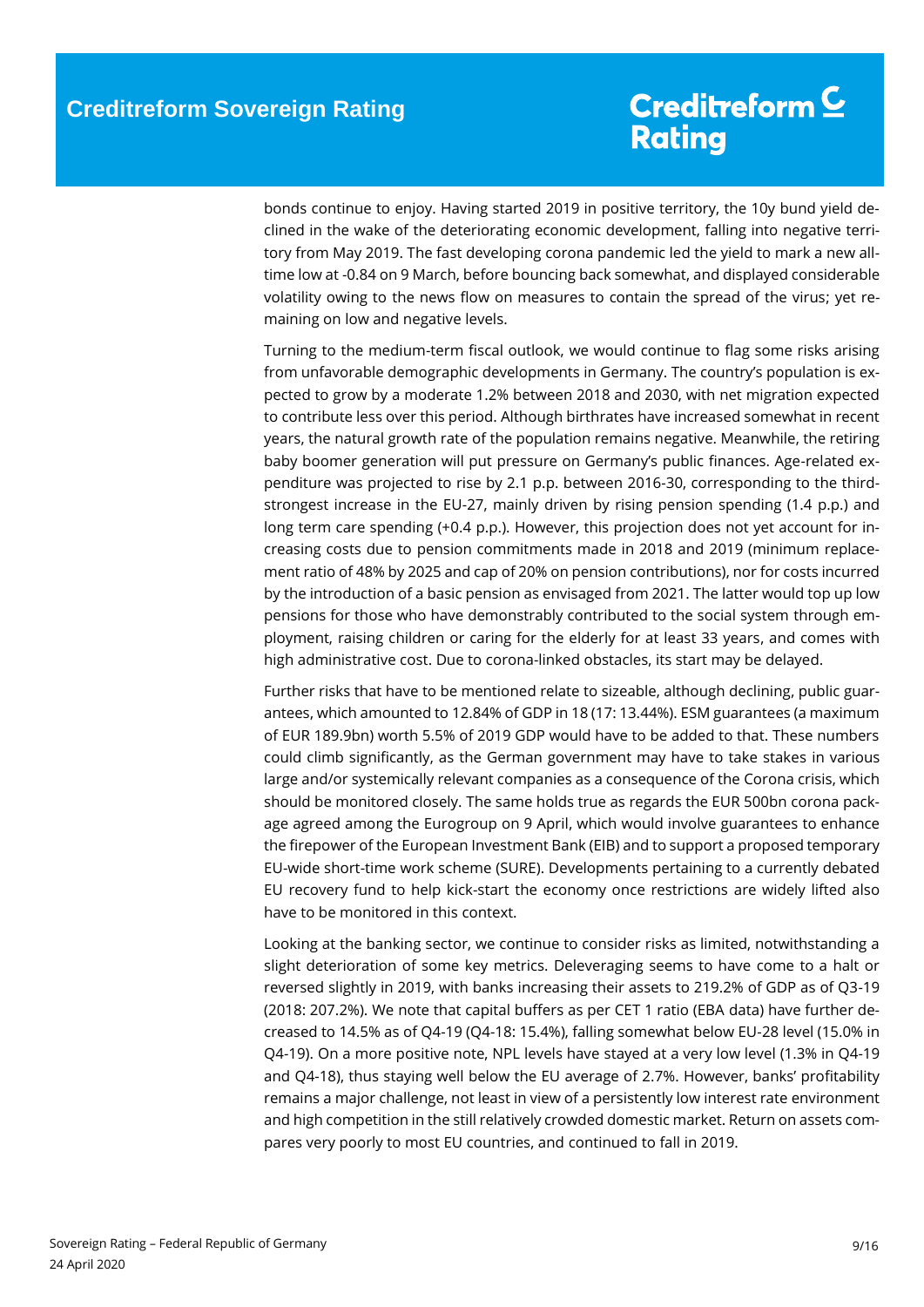Judging by house price developments, the housing boom has lost some momentum. According to Eurostat, house prices in Q4-19 were up by 5.7%, compared to 6.2% a year earlier. In a three-year comparison, house price growth was down to 19.3% in Q4-19, as opposed to 22.4% a year before. Favorable mortgage rates, rising disposable incomes and net migration remained supportive factors, although the latter two less so compared to 2018. As Deutsche Bundesbank points out, while price increases in cities continued to show signs of overvaluation in 2019, although dynamics also abated somewhat, they generally seemed broadly aligned with fundamentals. We would reiterate our conclusion that there is no palpable evidence for a credit-fueled housing boom, as the outstanding volume of mortgage loans moved broadly in line with nominal GDP in 2019. Moreover, private households' balance sheets look healthy in light of a broadly stable debt-to-disposable income ratio over the past few years and only a slight pickup to 87.3% as of Q3-19, which is still well below the EU-27 median of about 92%.

### <span id="page-9-0"></span>Foreign Exposure

Turning to the external sector, we note that Germany's net international investment position (NIIP) increased by a record EUR 355bn in 2019, to about EUR 2.4tr, or 71% of GDP, from 62.0% in 2018. According to Bundesbank, the increase was driven in large part by positive valuation effects, in the face of a stock market rally and of lower interest rates compared with the end of 2018. The weaker euro also played its part. In this environment, external assets benefited to a greater extent than liabilities, with the result that almost half of the overall increase in the NIIP can be attributed to net positive valuation effects. Overall, we continue to view Germany's position as a large net external creditor as a mitigating factor to risks stemming from its position as an open economy highly integrated in global value chains. OECD data pertaining to the share of domestic value added embodied in foreign final demand (2016) shows that Germany exhibited the highest reading among the seven largest economies in the world, suggesting a particularly high sensitivity to global trade dynamics.

Germany's current account surplus last year narrowed further to 7.1% of GDP (2018: 7.4%), yet still represented one of the highest surpluses in the world. The main reason for the shrinking positive balance was a lower goods surplus in relation to GDP, due to softer external demand. The balance in goods trade decreased from 6.8 to 6.5% of GDP. Another factor contributing to the smaller current account surplus was a lower deficit in the secondary income balance. Further ahead, our expectation of a smaller trade surplus should remain the main driver for a further shrinking current account surplus, although an assumed economic rebound could slow this development beyond 2020. Generally, we expect Germany to continue to exhibit large surpluses against the rest of the world.

### <span id="page-9-1"></span>**Rating Outlook and Sensitivity**

Our rating outlook for Germany's long-term credit ratings is stable, as we assume that the risk situation underlying the key factors affecting sovereign credit risk – including macroeconomic performance, institutional structure, fiscal sustainability, and foreign exposure – is likely to remain fundamentally unchanged over the next twelve months.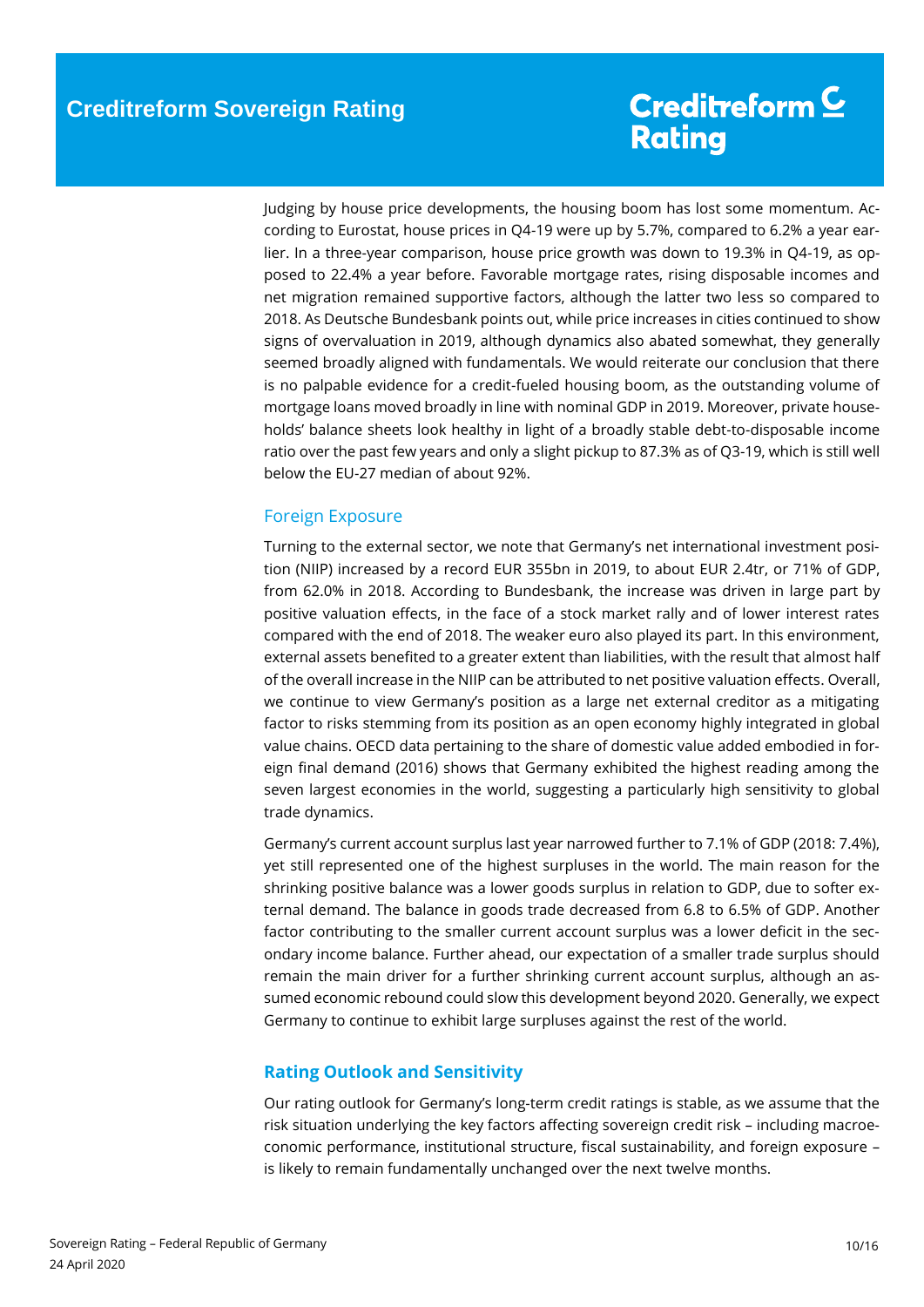Given the current considerable economic and financial market uncertainty and the very dynamic development of the corona pandemic, the assessment and interpretation of economic developments is significantly more difficult than under normal circumstances for the near future, as is the case for other indicators.

We could lower our rating or the outlook if the spread of the virus has a stronger and longer-lasting impact on the German economy than we expect at this stage. The sovereign's ratings could come under particular downward pressure if we observe material adverse effects on Germany's medium-term potential growth. This could be the case if the consequences of the pandemic and the impact on demand and production are more pronounced than assumed, implying that disruption of value-chains extends well into the second half of the year and beyond, and if policy-makers fail to mitigate the economic fallout. Germany's high degree of trade openness leaves its economy particularly susceptible to a prolonged period of weak growth in the EU and the global economy, as well as to enhanced protectionist streaks, at a time when the important automotive sector is already grappling with structural shifts.

Moreover, a negative rating action could also be prompted if fiscal metrics, contrary to our belief, follow a sustained deteriorating trend over a longer period of time, possibly exacerbated by materializing contingent liabilities and/or if age-related expenditures cannot be kept in check.

Primary Analyst Fabienne Riefer Sovereign Credit Analyst f.riefer@creditreform-rating.de +49 2131 109 1462

Chair Person Benjamin Mohr Head of Sovereign Ratings b.mohr@creditreform-rating.de +49 2131 109 5172

### <span id="page-10-0"></span>**Ratings\***

| Long-term sovereign rating                       | AAA /stable |
|--------------------------------------------------|-------------|
| Foreign currency senior unsecured long-term debt | AAA /stable |
| Local currency senior unsecured long-term debt   | AAA /stable |
| *) Unsolicited                                   |             |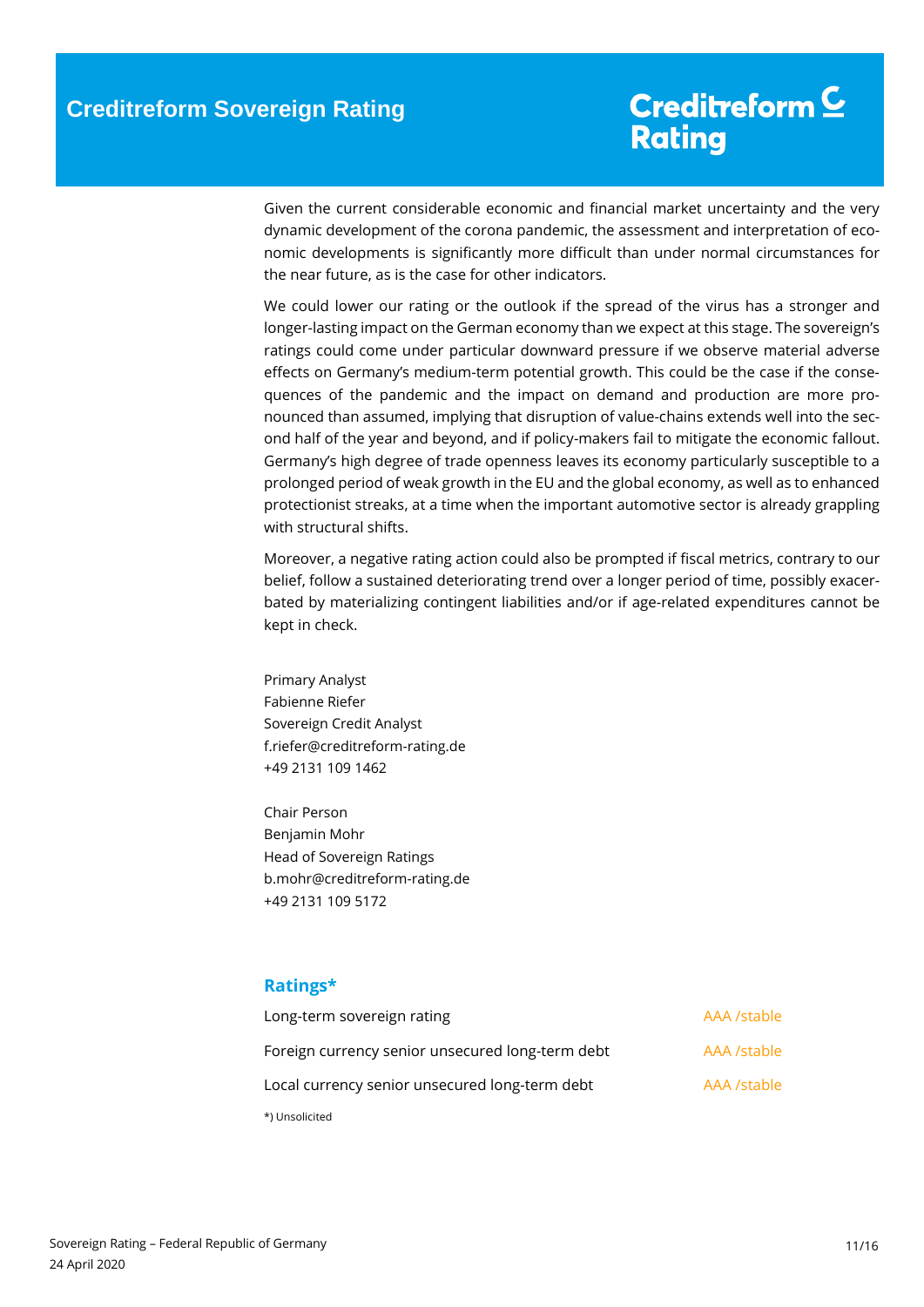### <span id="page-11-0"></span>**Economic Data**

| [in %, otherwise noted]               | 2014   | 2015   | 2016   | 2017   | 2018   | 2019   | 2020e  |
|---------------------------------------|--------|--------|--------|--------|--------|--------|--------|
| Real GDP growth                       | 2.2    | 1.7    | 2.2    | 2.5    | 1.5    | 0.6    | $-6.1$ |
| GDP per capita (PPP, USD)             | 46.520 | 47.411 | 48.577 | 50.522 | 52.386 | 53,567 | n.a.   |
| HICP inflation rate, y-o-y change     | 0.8    | 0.7    | 0.4    | 1.7    | 1.9    | 1.4    | 0.5    |
| Default history (years since default) | n.a.   | n.a.   | n.a.   | n.a.   | n.a.   | n.a.   | n.a.   |
| Life expectancy at birth (years)      | 81.2   | 80.7   | 81.0   | 81.1   | 81.0   | n.a.   | n.a.   |
| Fiscal balance/GDP                    | 0.6    | 0.9    | 1.2    | 1.2    | 1.9    | 1.4    | $-6.5$ |
| Current account balance/GDP           | 7.2    | 8.6    | 8.5    | 7.8    | 7.4    | 7.1    | n.a.   |
| External debt/GDP                     | 153.5  | 151.0  | 152.2  | 147.0  | 145.5  | 144.8  | n.a.   |

<span id="page-11-1"></span>Source: International Monetary Fund, Eurostat, own estimates

#### **ESG Factors**

While there is no universal and commonly agreed typology or definition of environment, social, and governance (ESG) criteria, Creditreform Rating views ESG factors as an essential yardstick for assessing the sustainability of a state. Creditreform Rating thus takes account of ESG factors in its decision-making process before arriving at a sovereign credit rating. In the following, we explain how and to what degree any of the key drivers behind the credit rating or the related outlook is associated with what we understand to be an ESG factor, and outline why these ESG factors were material to the credit rating or rating outlook.

For further information on the conceptual approach pertaining to ESG factors in public finance and the relevance of ESG factors to sovereign credit ratings and to Creditreform Rating credit ratings more generally, we refer to the basic documentation, which lays down key principles of [the impact of ESG factors on credit ratings.](https://www.creditreform-rating.de/pub/media/global/page_document/The_Impact_of_ESG_Factors_on_Credit_Ratings.pdf)



#### **ESG Factor Box**

The governance dimension plays a pivotal role in forming our opinion on the creditworthiness of the sovereign. As the World Bank's Worldwide Governance Indicators Rule of Law, Government Effectiveness, Voice and Accountability, and Control of corruption have a material impact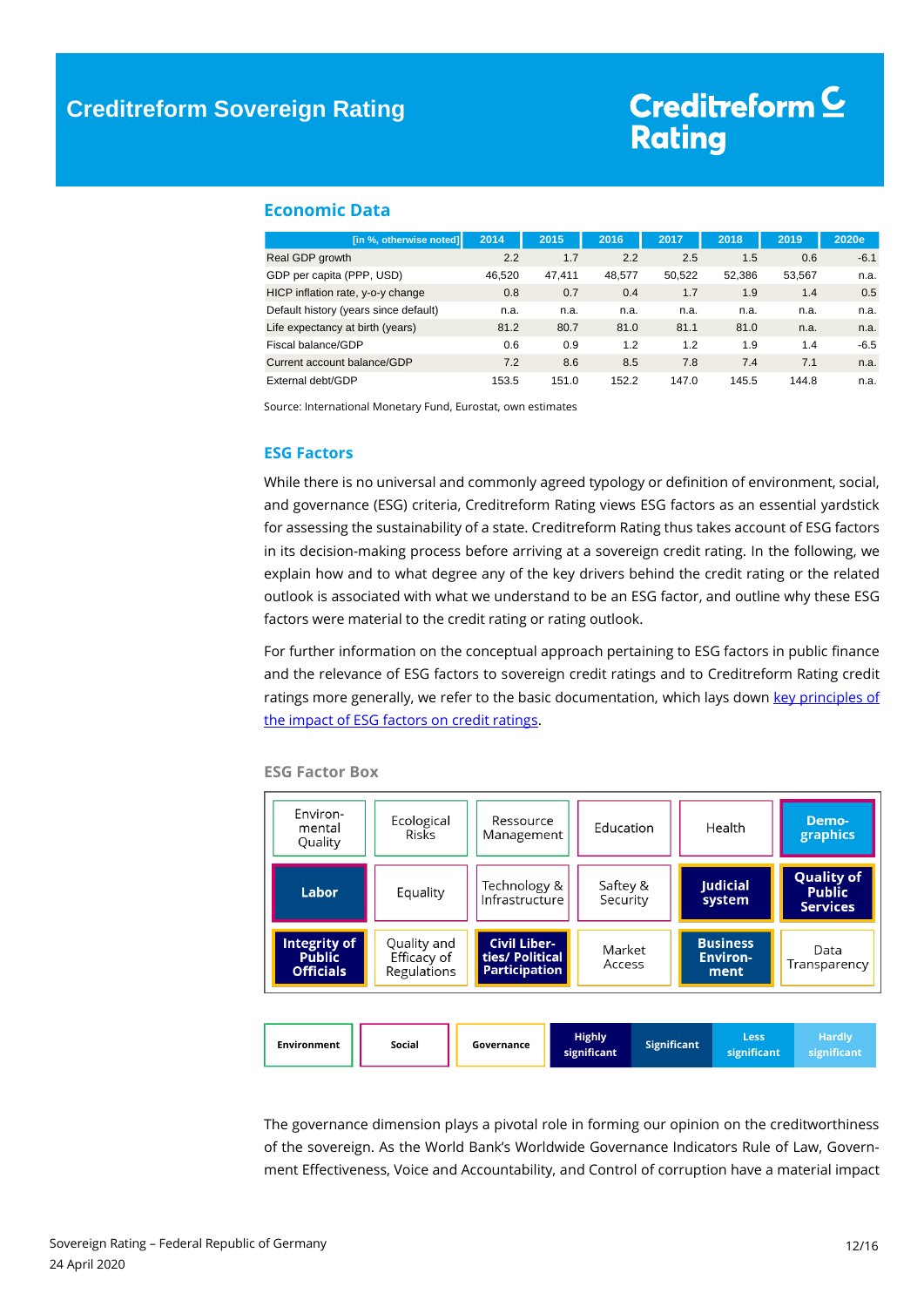on Creditreform Rating's assessment of the sovereign's institutional set-up, which we regard as a key rating driver, we consider the ESG factors 'Judicial System and Property Rights', 'Quality of Public Services and Policies', 'Civil Liberties and Political Participation', and 'Integrity of Public Officials' as highly significant to the credit rating.

Since indicators relating to the competitive stance of the sovereign such as the World Bank's Ease of Doing Business index and the World Economic Forum's Global Competitiveness Indicator add further input to our rating or adjustments thereof, we judge the ESG factor 'Business Environment' as significant.

The social dimension plays an important role in forming our opinion on the creditworthiness of the sovereign. Labor market metrics constitute crucial goalposts in Creditreform Rating's considerations on macroeconomic performance of the sovereign, and we regard the ESG factor 'Labor' as significant to the credit rating or adjustments thereof. Indicators or projections providing insight into likely demographic developments and related cost represent a social component affecting our rating or adjustments thereof. We regard the ESG factor 'Demographics' as less significant.

While Covid-19 may have significant adverse effects on several components in our ESG factor framework in the medium to long term, it has not been visible in the relevant metrics we consider in the context of ESG factors – though it has a significant bearing concerning economic prospects and public finances. To be sure, we will follow ESG dynamics closely in this regard.

### <span id="page-12-0"></span>**Appendix**

### **Rating History**

| <b>Event</b>   | <b>Publication Date</b> | <b>Rating /Outlook</b> |
|----------------|-------------------------|------------------------|
| Initial Rating | 29.07.2016              | AAA /stable            |
| Monitoring     | 30.06.2017              | AAA /stable            |
| Monitoring     | 27.04.2018              | AAA /stable            |
| Monitoring     | 26.04.2019              | AAA /stable            |
| Monitoring     | 24.04.2020              | AAA /stable            |

### **Regulatory Requirements**

In 2011 Creditreform Rating AG (CRAG) was registered within the European Union according to EU Regulation 1060/2009 (CRA-Regulation). Based on the registration Creditreform Rating AG is allowed to issue credit ratings within the EU and is bound to comply with the provisions of the CRA-Regulation.

This sovereign rating is an unsolicited credit rating. Neither the rated sovereign nor a related third party participated in the credit rating process. Creditreform Rating AG had no access to the accounts, representatives or other relevant internal documents for the rated entity or a related third party. Between the disclosure of the credit rating to the rated entity and the public disclosure no amendments were made to the credit rating.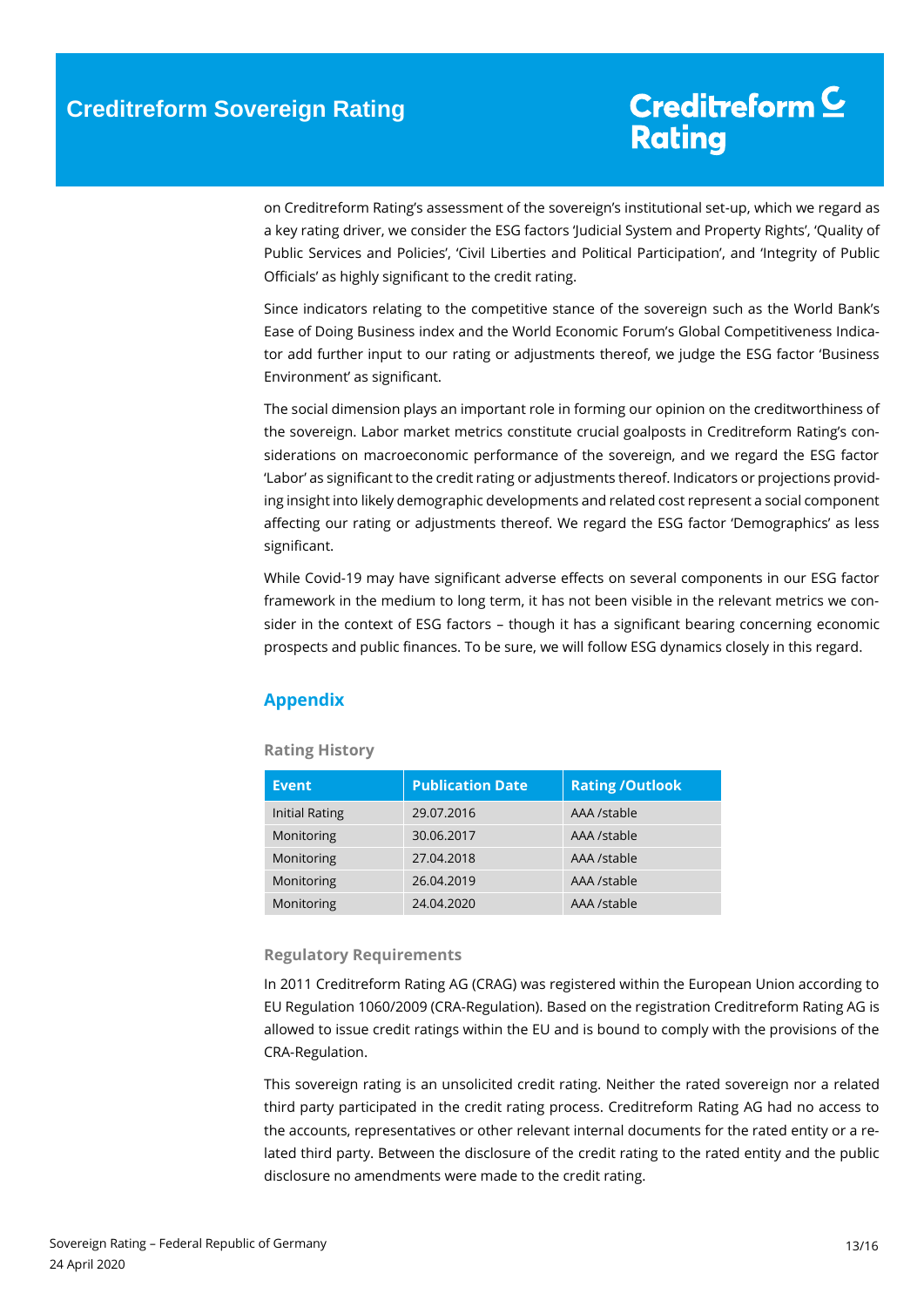| Unsolicited Credit Rating                              |    |
|--------------------------------------------------------|----|
| With Rated Entity or Related Third Party Participation | NΟ |
| With Access to Internal Documents                      | NΩ |
| With Access to Management                              | NС |

The rating was conducted on the basis of CRAG's ["Sovereign Ratings" methodology](http://www.creditreform-rating.de/pub/media/global/page_document/Rating%20Methodology%20for%20Sovereign%20Ratings.pdf) (v1.2, July 2016) in conjunction with its basic document ["Rating Criteria and Definitions"](https://www.creditreform-rating.de/pub/media/global/page_document/CRAG_Rating_Criteria_and_Definitions_v1_3_01-2018.pdf) (v1.3, January 2018). CRAG ensures that methodologies, models and key rating assumptions for determining sovereign credit ratings are properly maintained, up-to-date, and subject to a comprehensive review on a periodic basis. A complete description of CRAG´s rating methodologies and basic document "Rating Criteria and Definitions" is published on the following internet page: [www.creditreform-rating.de/en/regulatory-requirements/.](http://www.creditreform-rating.de/en/regulatory-requirements/)

To prepare this credit rating, CRAG has used the following substantially material sources: International Monetary Fund, World Bank, Organization for Economic Co-operation and Development, Eurostat, European Commission, European Banking Authority, European Central Bank, World Economic Forum, Destatis, Deutsche Bundesbank, Bundesministerium der Finanzen, Bundesagentur für Arbeit, Bundesanstalt für Finanzdienstleistungsaufsicht.

A Rating Committee was called consisting of highly qualified analysts of CRAG. The quality and extent of information available on the rated entity was considered satisfactory. The analysts and committee members declared that the rules of the Code of Conduct were complied with. No conflicts of interest were identified during the rating process that might influence the analyses and judgements of the rating analysts involved or any other natural person whose services are placed at the disposal or under the control of Creditreform Rating AG and who are directly involved in credit rating activities or approving credit ratings and rating outlooks. The analysts presented the results of the quantitative and qualitative analyses and provided the Committee with a recommendation for the rating decision. After the discussion of the relevant quantitative and qualitative risk factors, the Rating Committee arrived at a unanimous rating decision. The weighting of all risk factors is described in CRAG´s "Sovereign Ratings" methodology. The main arguments that were raised in the discussion are summarized in the "Reasons for the Rating Decision".

As regards the rating outlook, the time horizon is provided during which a change in the credit rating is expected. This information is available within the credit rating report. There are no other attributes and limitations of the credit rating or rating outlook other than displayed on the CRAG website. In case of providing ancillary services to the rated entity, CRAG will disclose all ancillary services in the credit rating report.

The date at which the credit rating was released for distribution for the first time and when it was last updated including any rating outlooks is indicated clearly and prominently in the rating report; the first release is indicated as "initial rating"; other updates are indicated as an "update", "upgrade or downgrade", "not rated", "affirmed", "selective default" or "default".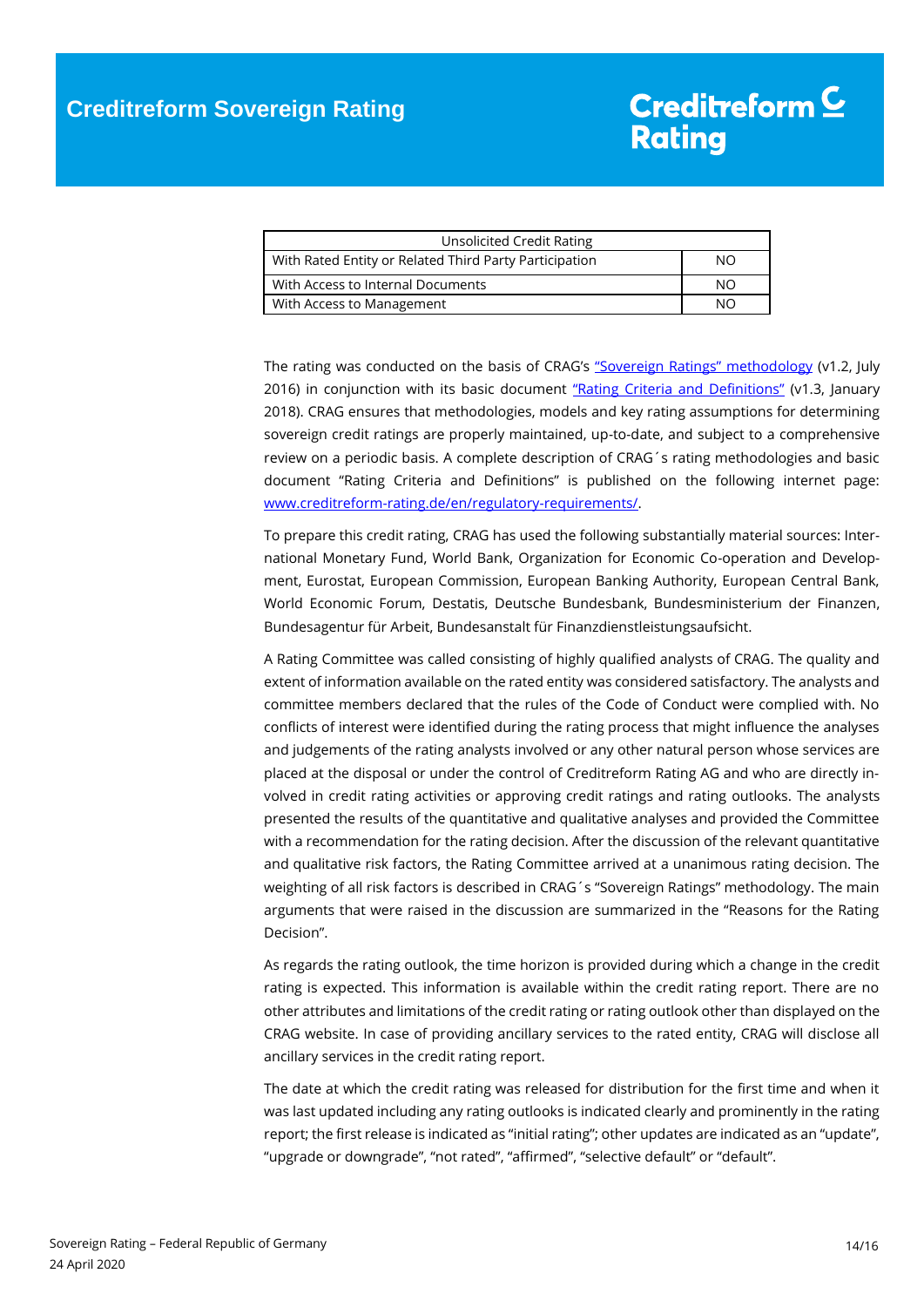In accordance with Article 11 (2) EU-Regulation (EC) No 1060/2009 registered or certified credit rating agency shall make available in a central repository established by ESMA information on its historical performance data, including the ratings transition frequency, and information about credit ratings issued in the past and on their changes. Requested data are available on the ESMA website: https://cerep.esma.europa.eu/cerep-web/statistics/defaults.xhtml.

An explanatory statement of the meaning of each rating category and the definition of default are available in the credit rating methodologies disclosed on the website.

#### **Disclaimer**

Any rating issued by Creditreform Rating AG is subject to the Creditreform Rating AG Code of Conduct which has been published on the web pages of Creditreform Rating AG. In this Code of Conduct, Creditreform Rating AG commits itself – systematically and with due diligence – to establish its independent and objective opinion as to the sustainability, risks and opportunities concerning the entity or the issue under review.

When assessing the creditworthiness of sovereign issuers, Creditreform Rating AG relies on publicly available data and information from international data sources, governments and national statistics. Creditreform Rating AG assumes no responsibility for the true and fair representation of the original information.

Future events are uncertain, and forecasts are necessarily based on assessments and assumptions. Hence, this rating is no statement of fact but an opinion. Neither should these ratings be construed as recommendations for investors, buyers or sellers. They should only be used by market participants (entrepreneurs, bankers, investors etc.) as one factor among others when arriving at investment decisions. Ratings are not meant to be used as substitutes for one's own research, inquiries and assessments. Thus, no express or implied warranty as to the accuracy, timeliness or completeness for any purpose of any such rating, opinion or information is given by Creditreform Rating AG in any form or manner whatsoever. Furthermore, Creditreform Rating AG cannot be held liable for the consequences of decisions made on the basis of any of their ratings.

This report is protected by copyright. Any commercial use is prohibited without prior written permission from Creditreform Rating AG. Only the full report may be published in order to prevent distortion of the report's overall assessment. Excerpts may only be used with the express consent of Creditreform Rating AG. Publication of the report without the consent of Creditreform Rating AG is prohibited. Only ratings published on the Creditreform Rating AG web pages remain valid.

Creditreform Rating AG